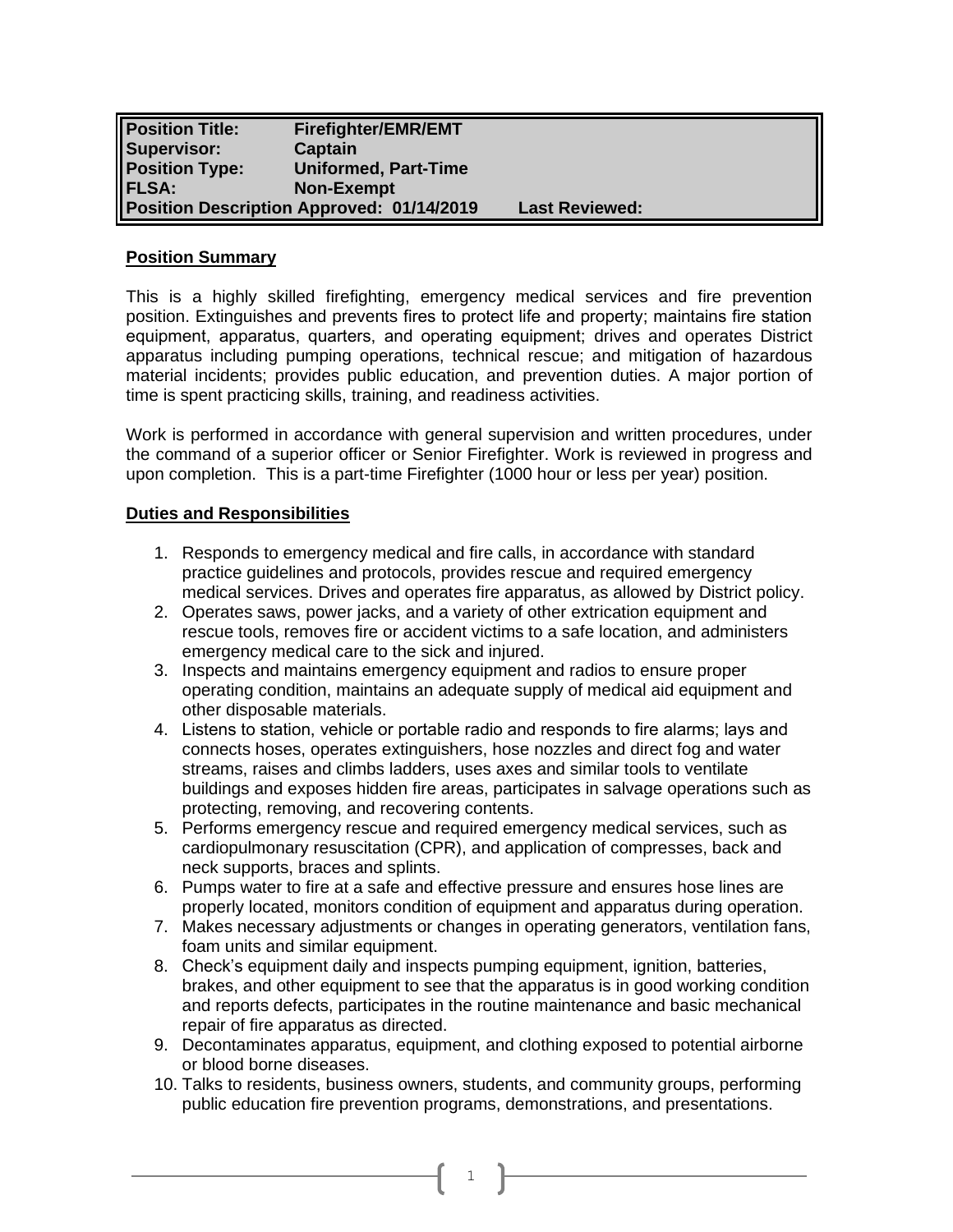- 11. Performs general maintenance work in the upkeep of fire station buildings and grounds, cleans, waxes, polishes, and otherwise maintains assigned equipment and quarters; Participates in a continuing program of training and instruction, including attendance at scheduled drills and classes.
- 12. Decontaminates apparatus, equipment, and clothing exposed to potential airborne and bloodborne diseases.
- 13. Writes clear and concise reports
- 14. Demonstrates positive behavior in support of District policies and Best Practice Guidelines as well as the District's Mission, Values, Goals and Objectives.
- 15. Maintains a good level of overall fitness required to perform the essential functions of the job.
- 16. Must maintain the ability to wear self-contained breathing apparatus (SCBA).
- 17. Knowledge of the physical layout of the District, including water supply, streets, and landmarks.
- 18. Performs other duties as directed or required.
- 19. The employee must work the days and hours necessary to perform all assigned responsibilities and tasks. Must be available (especially during regular business hours or shifts) to communicate with subordinates, supervisors, customers, vendors and any other persons or organization with whom interaction is required to accomplish work and employer goals.
- 20. The employee must be punctual and timely in meeting all requirements of performance, including, but not limited to, attendance standards and work deadlines; Beginning and ending assignments on time; And scheduled work breaks, where applicable.

## **General Qualifications**

## **Education & Special License(s) / Certifications**

- 1. High school diploma or GED.
- 2. Must possess a valid driver's license and maintain an insurable driving record.
- 3. Kansas Certified Emergency Medical Responder required. Emergency Medical Technician Certification in the State of KS or National Registry preferred.
- 4. Kansas Firefighter I & II certification or equivalent (International Fire Service Accreditation Congress (IFSAC) or Pro Board) required and have satisfactory progress with the ongoing competencies and requirements of the equivalent of National Fire Protection Association (NFPA) 1001 Professional Firefighter Qualifications, NFPA 472 Hazardous Materials Competencies for the First Responder at the Operational Level.
- 5. Driver / Operator certification preferred or have the ability to obtain within one-year of employment.
- 6. Must have and maintain a current certification by an agency recognized by the State of Kansas in Healthcare Provider CPR/AED.
- 7. NIMS ICS certification to the ICS 200 along with IS 700 and 800.

## **Experience**

No experience required however, one (1) to two (2) years of experience as a volunteer or career Firefighter is preferred.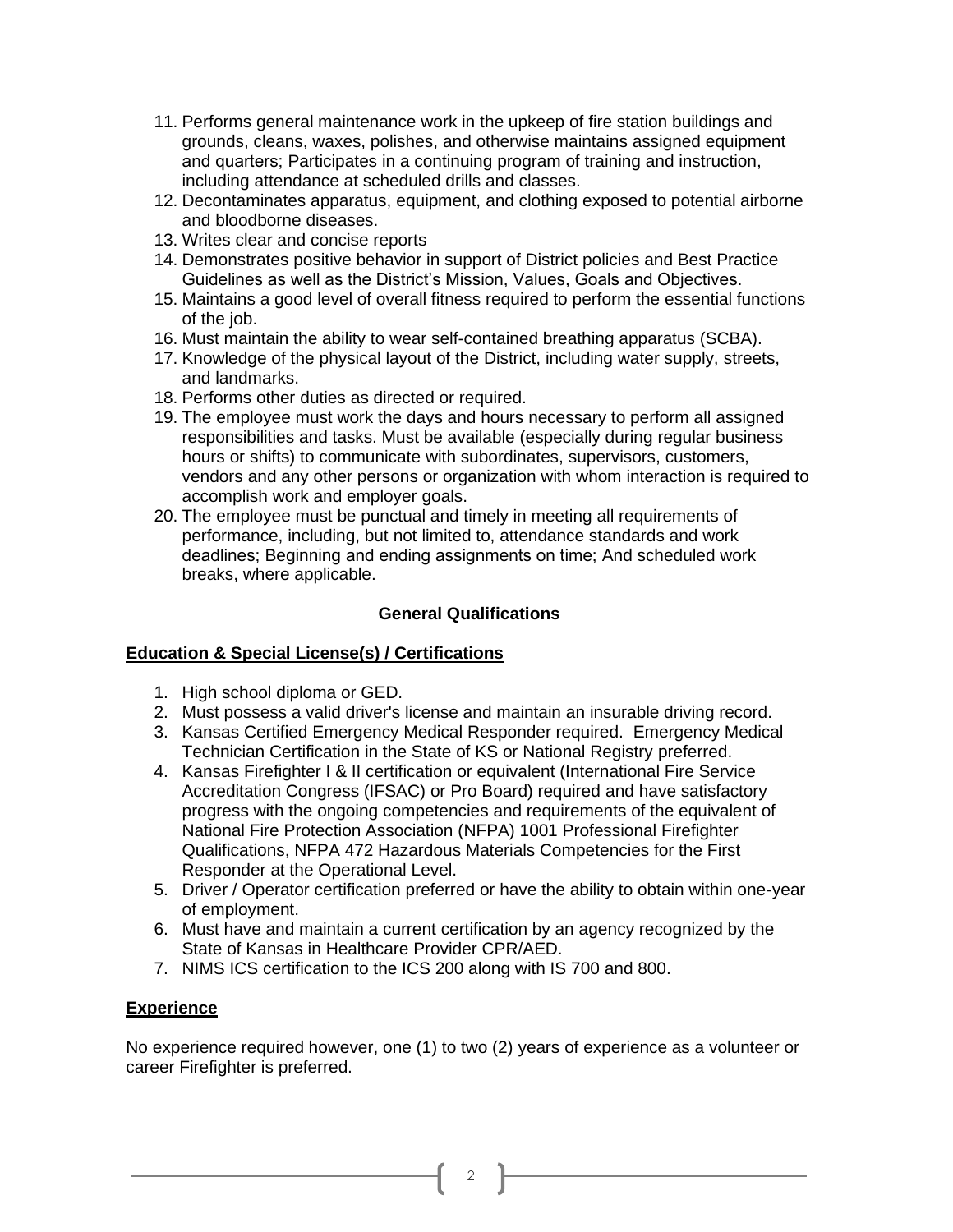# **Skills**

Effective and professional oral and written communication skills.

## **Mental Requirements**

- 1. Knowledge of rescue and emergency medical principles, practices, and techniques.
- 2. Knowledge of modern firefighting principles, practices, and procedures, including hydraulics.
- 3. Knowledge of the operating and maintenance requirements of the various types of apparatus and equipment used in firefighting activities.
- 4. Knowledge of building construction.
- 5. Knowledge of fire alarm, fire sprinkler, and fire suppression systems.
- 6. Knowledge of the physical layout of the District's service area, including fire hydrant and street locations.
- 7. Ability to perform basic and routine mechanical work involved in maintaining fire apparatus, equipment, and tools.
- 8. Ability to analyze situations quickly and objectively and to determine proper courses of action.
- 9. Ability to establish and maintain positive, effective working relationships with supervisors, firefighters, and the public and deliver a high level of customer service.
- 10. Ability to communicate effectively, orally and in writing.
- 11. Ability to write clear and concise reports.
- 12. Ability to maintain and/or improve knowledge, skills, and abilities, unassisted.
- 13. Ability to function in life/death situations relying on sight, hearing, smell, and touch to make critical decisions while maintaining safety of others/self; Acknowledge associated risk of bodily injury/death in performance of duties.
- 14. Ability to read, understand and adhere to all District guidelines, bulletins, directives, memorandums, and policies.

## **Physical Requirements**

- 1. Must maintain a level of physical fitness to perform the job requirements of a Firefighter to include the ability to crawl, run, climb, stoop, twist, reach, contort and lift up to 150 lbs. while wearing full firefighter protective clothing including selfcontained breathing apparatus.
- 2. Ability to work in intense life-threatening conditions.
- 3. Exposure to extreme temperatures and adverse weather conditions.
- 4. Exposure to carcinogenic dusts, toxic substances, infectious agents, and the visual/emotional shock of burn/trauma victims.
- 5. Exposure to fire, smoke, bodily fluids, noise, potentially hazardous materials, dangerous animals; Hazards of emergency driving; Hazards associated with traffic control and working in and near traffic; Natural and manmade disasters; And hazardous materials incidents.
- 6. Ability to work 100' above grade and in confined spaces.